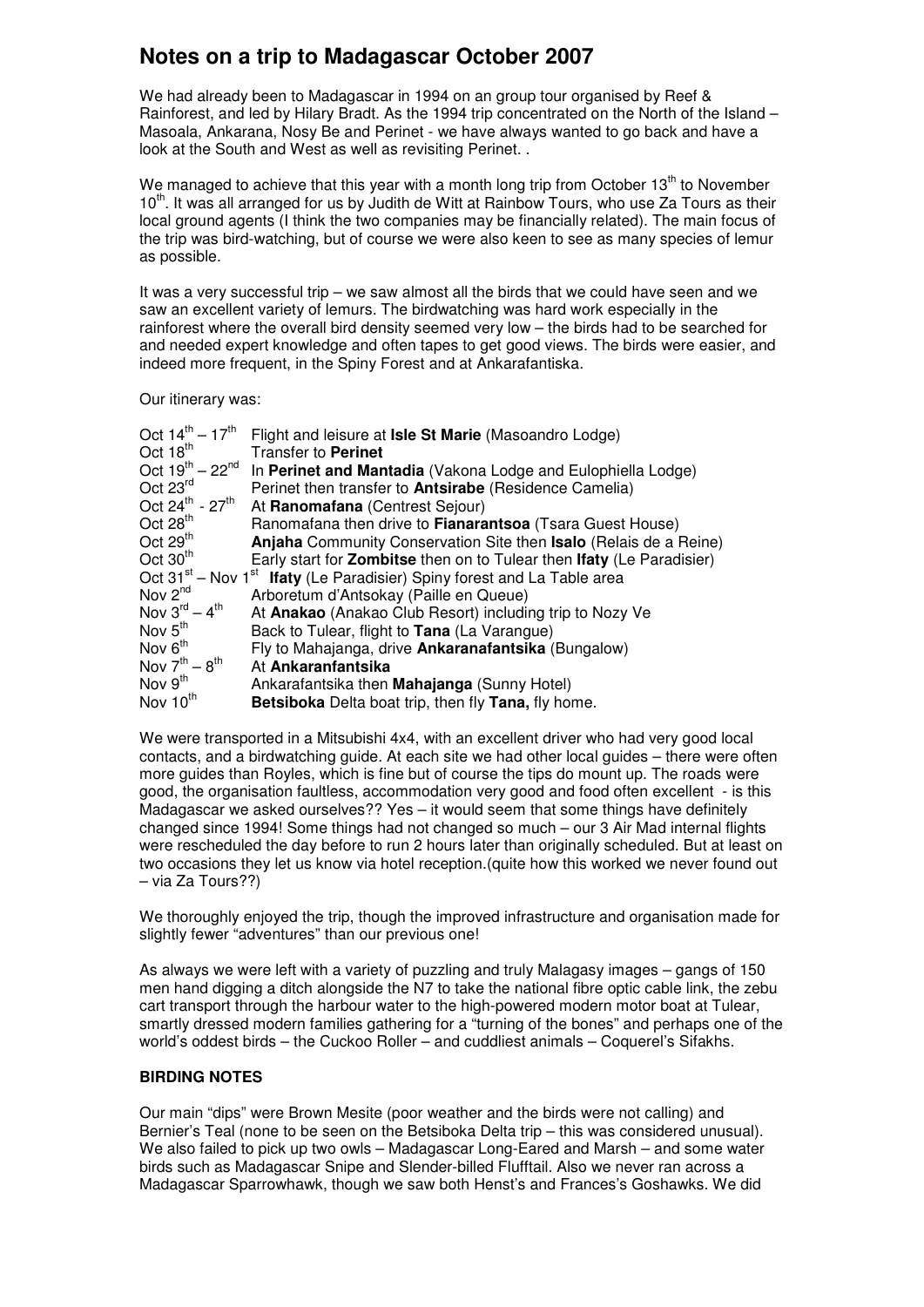manage to find a number of quite difficult species such as Red-shouldered Vanga, Verraux's Coua, Littoral, Benson's and Forest Rock Thrushes, Madagascar Plover (which seemed to be paired with a Kittlitz's Plover), Madagascar Sandgrouse, Schegel's and Yellow-bellied Sunbird Asity, all the possible Vangas and Couas, Madagascar Fish Eagle, Humblot's Heron etc etc. Of the non-endemics we were very pleased to catch up with Red-tailed Tropicbird on Nozy Ve – a species that has been eluding us for years.

We prepared for the trip by doing a lot of web research and by drawing up a list of the key species to be seen in each location. This was helpful in focussing the mind but in practice all the local guides knew which birds you would be looking for! This list is included below.

We birded (and sometimes relaxed!) in the following locations:

Perinet and Mantadia – 4 days Ranomafana including Vohipara – 4 days Anjaha Community Conservation Site – for Ring-tailed Lemurs but also quite good for birds (1/2 day) Isalo – about 2 very productive hours in the evening Zombitse –  $\frac{1}{2}$  day Ifaty spiny forest – 2 days La Table area for Red-shouldered Vanga  $-$  1/2 day Tulear area (sandgrouse and plover) 2 hours Arboretum d'Antsokay (Paille en Queue) – ½ day Anakao and Nozy Ve – 2 days Ankaranafantsika (Ampirijoa) – 2 1/2 days Betsiboka Delta boat trip –  $\frac{1}{2}$  day

Note that we were due to go to St Augustin Bay near Tulear to find Red-shouldered Vanga etc but were told there was a much nearer place only just off the main road. We went there (is it called La Table? Or Rianala? ) and we saw all the hoped for species in what seemed like a completely birdless environment with the aid of a pretty good guide.

## **RANDOM NOTES**:

**Za Tours Guides:** For the main part of the trip our guide was Alain, who I understand was a last minute stand-in for another person. We were very happy with Alain – he was quiet and a little diffident but he was pretty good on the birds and had all the calls on an MP3 player. He was also punctilious is letting us know about starting times, how to order dinner, etc and organised "overnight breakfast" for us on a number of occasions (This involves the hotel delivering breakfast to the room the previous night – the coffee/chocolate is usually cold by the morning and the bread stale but we can't manage till lunchtime without something to eat when we have got up at 4:00 am!)

Our guide at Mahajanga and Ankarafantsika - Stefan - was not of the same quality. He was not really a bird guide, but that didn't matter – he fell down on the basics like not letting us know that we had to check out of our cabin by 12:00 (he had arranged with us to leave at 2:00 pm), he didn't show us any of the sights of Mahajanga till we asked, and the Betsiboka delta boat trip would have been only 3 hours long (not enough) if it hadn't been queried and we arranged to leave earlier.

**Parks Guides:** These were all good and knew their stuff:. Perhaps the best was Florian at Perinet, because he was more outgoing than the others but he did work us very hard and we had little free time!. Stefan at Ranomafana, Nono at Ankaranfantsika and Dobbay at Rianala were all good.

**Madagascar Visa:** I understand these can be obtained at the airport on arrival, but as we had a tight connection to Isle St Marie we decided to get them in advance. We emailed the Madagascar Embassy for instructions, as it suggests on the website, and these instructions were clear and comprehensive. We obtained the visas by post, using Special Delivery envelopes (Note that you need to press really hard on the label so that the underneath copy, which is the one used for delivering the package, is clear). The turnround was very quick  $$ less than a week. A good service.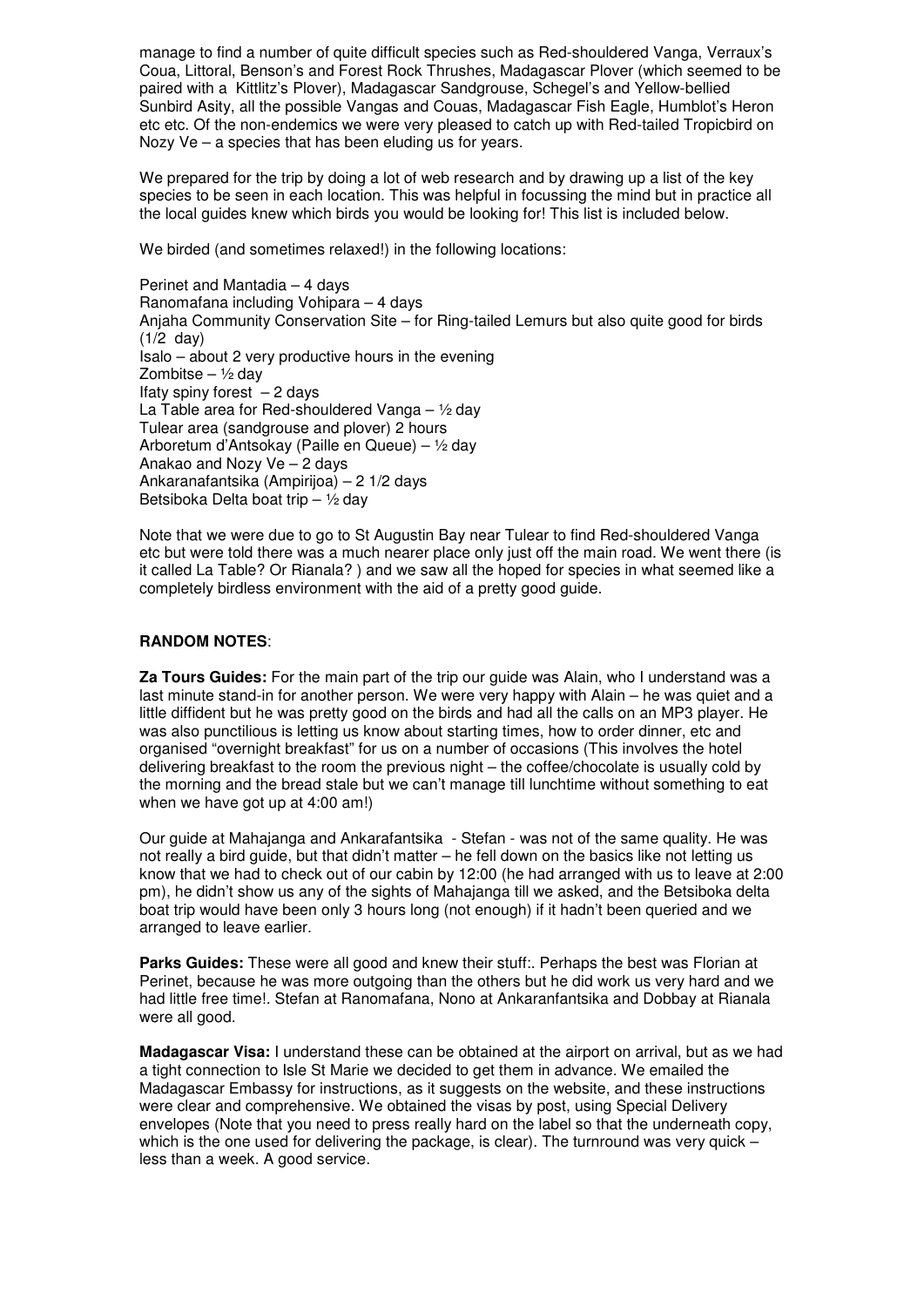**Flight check-in for return flight:** Our Za Tours rep told us the check-in opened at 18:30 for the 22:30 flight (4 hours in advance) – at 17:30 a queue was already developing! By 20.00 Air Mad were already making announcements about the flight being "fully booked" and encouraging people to take their un-missable offers for the next flight (2 days time). Moral – get there even earlier than you think you could possibly need to!

Our Za Tours reps re-confirmed all the flights at every possible opportunity.

**Walking: T**he amount of walking we did was quite tiring – at Perinet we pounded the trails for about 6 hours each morning then again in the afternoon. Searching for ground–rollers at Mantadia involved scrambling up and down steep pathless slopes and clambering over huge dead logs etc – even my husband who is quite fit found it hard going. So beware - if you describe yourself as a birdwatcher and you have birdwatching guides, you will be expected to be on your feet virtually all day in pursuit of the target species.

**Weather:** We had a lot of wet weather at Ranomafana so I was pleased we had built some extra days into the schedule. We did go out in the rain but the birds apparently do not, so it was very unproductive. We never did find Brown Mesite.

**Antsokay Arboretum (near Tulear):** This was a very worth while visit – the plants were very interesting and for some reason the place is hopping with birds which seem quite unconcerned by humans. It was a very good place for bird photography especially of couas. The restaurant was also good and the swimming pool looked very inviting.

**Birdwatching ethics:** It was clear that the guides are geared up to show as many difficult and skulking birds to clients in a short a time as possible. This means there is much reliance on using taped (or rather MP3) calls to either attract the birds towards the clients, or to locate the birds and then "herd" them towards the clients. This sort of thing is frowned upon in most countries these days but I can see that it is the only option where time is short as many of the birds are really hard to see. (A typical visit to the spiny forest will just be for one shortish morning and there is a long list of endemics to see) But the taping does not always work – birds become "taped out". However, I think that the guides like to use tapes as they feel that they are obviously "doing something" for their fee!. We found it much more rewarding to just "happen" across the birds, and given enough time on the trails this is possible for many (but not all) species and is a much more rewarding experience. (Occasionally they whistle the birds in, rather than use tapes, and this is somehow feels more natural)

**Food:** We enjoyed the food, though it could be a little repetitive. The food at **Vakona Lodge** was very good but I became ill there and I met another person who had the same experience. The Zebu at **Centrest Sejour** was first class. The food at **La Varangue** in Tana was extremely elaborate and expensive, and there seemed to be no cheaper option.

At many of the places we stayed it was necessary to order the food in advance but our guides were good at making sure we were aware of this.

**Vakona Forest Lodge:** There is a 5km trail in the grounds and we used to hear Indri calling from the forest across the pool in the mornings - we wished we had had more time here to explore on our own. Vakona is ideally situated for early morning starts (4:00 am) in Mantadia when hunting for ground rollers.

**Guides at Perinet:** ANGAP guides will only guide you in the National Parks or in their own special spots. We had our guides pre-booked and this essentially meant that we could not go to Torotorofotsy or Mitsinjo which are outside the park without re-negotiation, so we did not bother, though we would have liked to go to Mitsinjo. Very few people seem to go there though there was advertising in the hotel.

**Eulophiella:** I was disappointed with the Eulophiella, mainly because the cabins are surrounded by acres of grass whereas I had imagined acres of rainforest! There is a rainforest trail but you need a guide and there is not always one available. I did walk the rainforest trail one morning, as I still felt queasy from my Vakona Lodge upset and did not go to Mantadia with Peter. However, the lack of much English at Eulophiella meant that I eventually finished up with the young waiter as my guide, as he was the only one with a smattering of English! He didn't know much about the wildlife, though in fact by chance we saw 4 types of lemur including Diademed Sifakh and a very grey-looking Indri.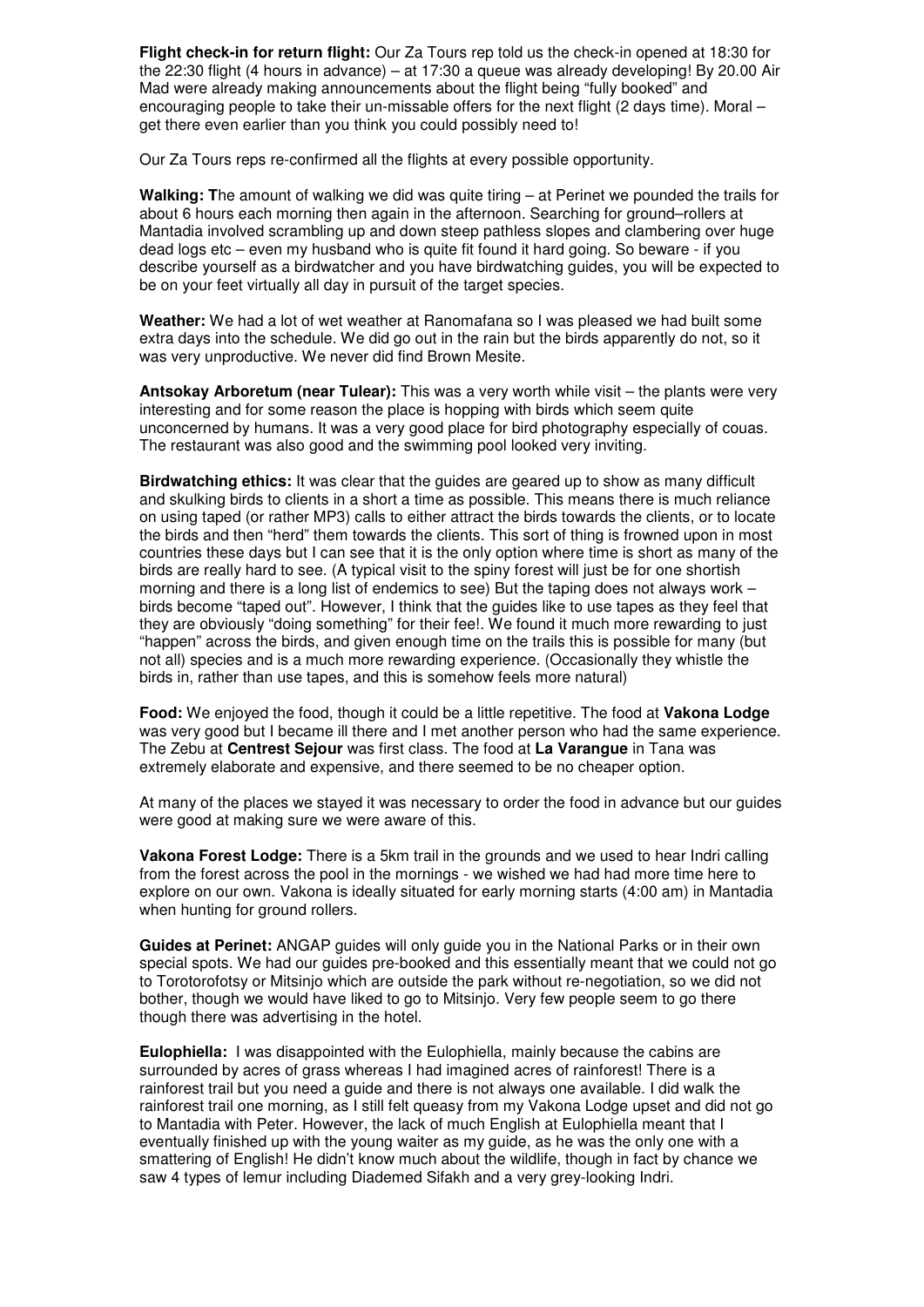**Hotel Buffet de la Gare:** Seems to be completely shut at the moment, but may have been bought by a South African company for redevelopment. Its replacement is the garish bright pink "Mikado" restaurant just down the road. I hope they don't convert it into a big hotel – I don't think Perinet can stand many more visitors. The trails are often quite busy and there is absolutely no "wilderness experience".

**Relais de la Reine, Isalo**: We arrived here at 4:30 pm and immediately fell in love with it. We had no idea that it would be set so beautifully in amongst the rocks – we had vaguely expected a large roadside hotel! There were birds everywhere and after we had dropped our bags in our (wonderful) room we had one of most delightful hours of birdwatching I can recall anywhere. We walked through the beautifully kept orchard and found Madagascar Partridge, then went to the lake and saw Madagascar Little Grebe and many other things, whilst the Bensons Rock Thrushes warbled from the roof tops. All framed by scenic rockscapes lit by the setting sun. As it got dark I sat outside my room looking at the scenery and drinking a rum and coke (from our "supplies") listening to nightjars. And after dark we called up a White Browed Owl.

**Ankaranfantsika:** We stayed in a lakeside cabin, and despite the very hot weather, the irregular water supply, the very creaky bed and the rather hot and airless rooms (not properly designed for a through draft) this was by far our favourite place as there was always something to watch. It was full of good birds, whether you were watching from the cabin verandah, the restaurant or from the viewing tower, and there were also loads of iguanas, skinks, snakes, tenrecs and lemurs (we had a sportive lemur in a hole just in front or our cabin). We had a big thunderstorm the first night we were there and I think that got all the wildlife very excited, thinking that the rainy season must be just around the corner.

The restaurant still appeared to be run by local girls - it was cheap (main meals 10,000, breakfast 3,000) and the food was perfectly acceptable – the breakfast was better than in many hotels – and you could birdwatch while eating. Sometimes the restaurant area did get a smell from the sewers though. Mangos were in season while we were there – if you ordered "fruit" for dessert you got a plate of small peeled mangos and a big bowl of water to wash your hands!

**Masoandro Lodge:** We made the decision to stay on Isle St Marie for several days to recover from the long flight but we found ourselves at a bit of a loose end with not enough to do. Partly because there are hardly any birds on Isle St Marie – I would definitely not recommend it to a birdwatcher.

One problem here was the price of food and drink (in Malagasy terms) – much more expensive than we found elsewhere and more expensive than suggested in the guide book.

**Nozy Ve and Anakao**: We had a successful trip to Nozy Ve and had good views of the Red Tailed Tropicbirds, but due to the state of the tide (high) there were very few terns and waders to be seen. This did not really affect us but if we had been expecting Crab Plovers we would have been disappointed.

There is absolutely no shade on Nozy Ve and we would have fried if we stayed for more than a few hours. As it happened, we were the only clients from the Club Resort Anakao and we had the freedom to choose to leave after about 3 hours - enough for a walk round the island and a snorkel.

We felt the island was being abused by the day trips – several boatmen had set up makeshift camps where they cooked lunch and they were a bit of a mess. Sometimes they were right next to nesting tropicbirds. There is also a litter problem beginning to appear.

We found we had time on our hands at Anakao, having found the Littoral Rock Thrush within half an hour of arriving! There was little to do or see and we're not very good at doing nothing!.

The transfer to Anakao Club Resort was on a very fast motorboat but you still had to get out to the boat in Tulear harbour on a zebu cart which we very much enjoyed. And when we came back there was a posse of zebu carts waiting up to their haunches in water, as the boat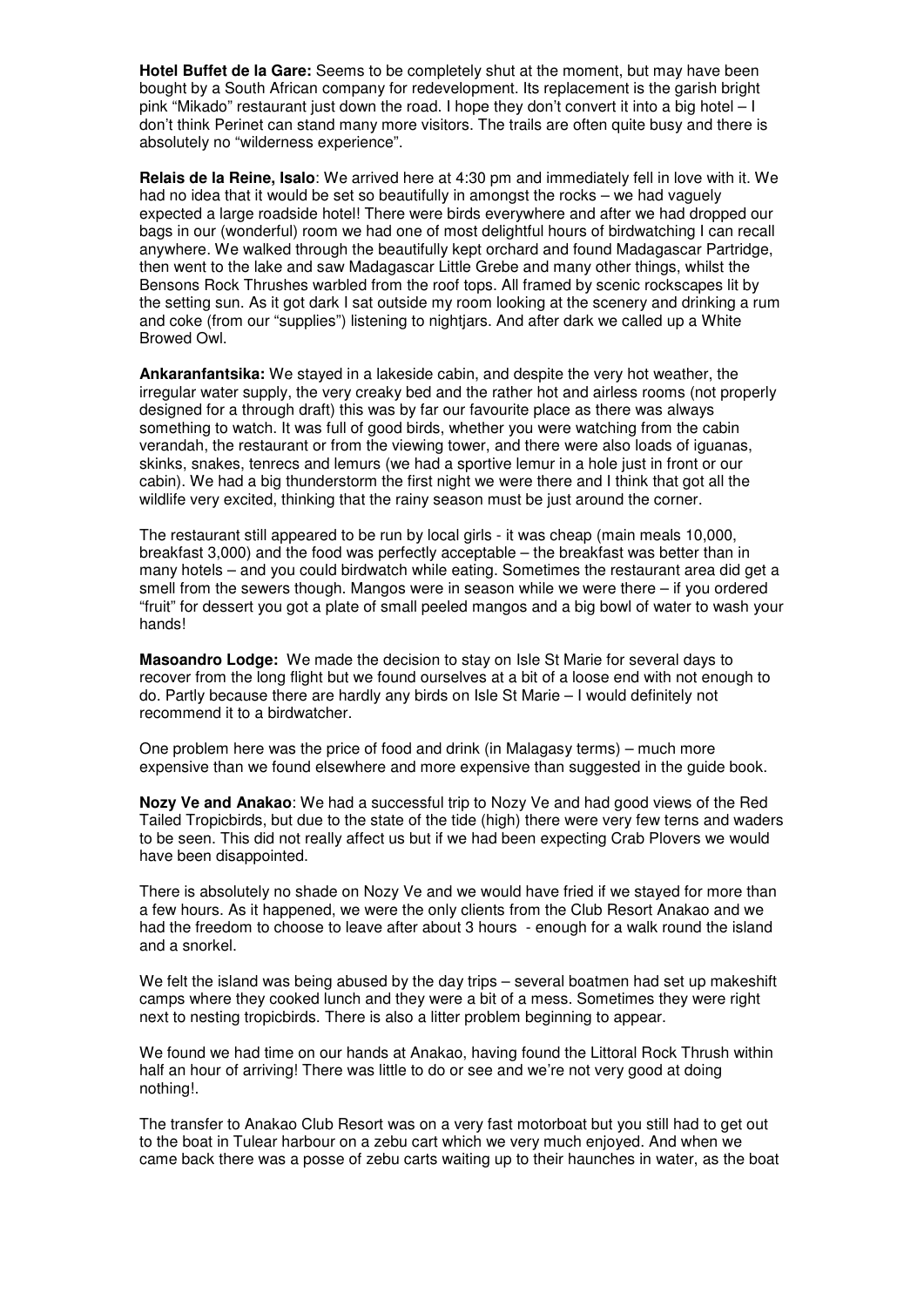was quite full. I suppose one day they might build a jetty but then the zebu carters would lose their business!

**Berenty:** We were very happy with our decision not to go to Berenty. One or two birds which we feared we might miss by not going to Berenty, we found with ease elsewhere  $-$  e.g. the White Browed Owl, which we saw at Relais de la Reine (on the satellite dish!) and at Zombitse. We also saw Verraux's Sifakh at Zombitse and of course Ring Tailed Lemurs at and the rocky landscape is very scenic. .

**Ranomafana:** The park seemed fine, and the guides were good but the village was a mess. It was untidy, all the signs were faded, there was no sign of the museum, there were no souvenir shops, the area in front of the Station Thermal was very scruffy – it was almost as if there was not a National Park just up the road and the village was not benefiting in any way from its existence.

The "night feeding" still happens but you can no longer use flash on cameras. The feeding station is a surprisingly long way from the entrance. (apparently it used to be a camp site which is why the animals got used to going there).

Vohipara has steep trails which go up quite high in order to find the Yellow Bellied Sunbird Asity. There are some camp shelters about 1 km into the forest. (Would be a fantastic place to camp). About 2km along the main trail is a sign for a 14km walk.

We stayed at the **Centrest Sejour** – we had a very well equipped modern room with rather slippy tile floors. The staff were friendly and the food was both excellent and reasonably priced – the Zebu Brochette was to die for and the pancakes wonderful. However it was some distance from the park entrance and was not surrounded by forest as the Setam Lodge and Domaine Nature are. Being on the edge of village we had the "benefit" of the sound system from a big party on the Saturday night which did not close down till about 4:00 in the morning just as we were getting up!

**Leeches:** These were quite bad at Ranomafana due to the rain but a combination of plenty of insect repellent and just pulling them off worked fine.

**Betsiboka Delta trip:** This is a boat trip which goes to the Betsiboka Delta to search for Madagascar White Ibis and Bernier's Teal, both of which cannot really be seen anywhere else. It takes about 4 hours and is organised from the Chez Karon restaurant in Mahajanga. There is a fixed price for up to 6 people. The boat goes from the open beach and transfers to and from the boat are made somewhat perilously in a small aluminium dingy pushed and pulled by local helpers!

**Coffee:** We were pleasantly surprised at the standard of the coffee which we drank in various places, several of which had "Taf" espresso machines.

**Money:** We expected to be able to use our First Direct Debit Cards in ATM machines. We never did try however, as there was no sign of the Maestro or Cirrus logo on the machines and I am sure they wouldn't have worked. The only Debit Card logo was Visa Electron.

We changed about 700 Euros at the airport and then had the problem of what to put it in  $-$  the pile of Ariary was about the size of a brick. We finished up using an ice cream tub which we had used for packing various medications during the flight and which we now used for the money, passports and tickets. The only snag was that every time we tried to put this in a safe in a hotel, they wanted to put it in the fridge, assuming it was ice cream! It did actually spend 2 days in a fridge at Eulophiella - not the most secure location for all our worldly goods! We only twigged what had happened when the box was presented to us not by the receptionist but by the barman, very cold, covered in condensation and smelling of fish!

**Fianar "cards":** As described in the Bradt guidebook we were indeed approached by children wanting to sell us cards to raise money for a school "copybook". But they need not have gone through all the copybook spiel – the cards were usually very attractive and we were quite happy to buy them and use them instead of postcards. They were never pushy and once you had bought all the cards you wanted you simply showed them to any new potential sellers and they laughed and walked away!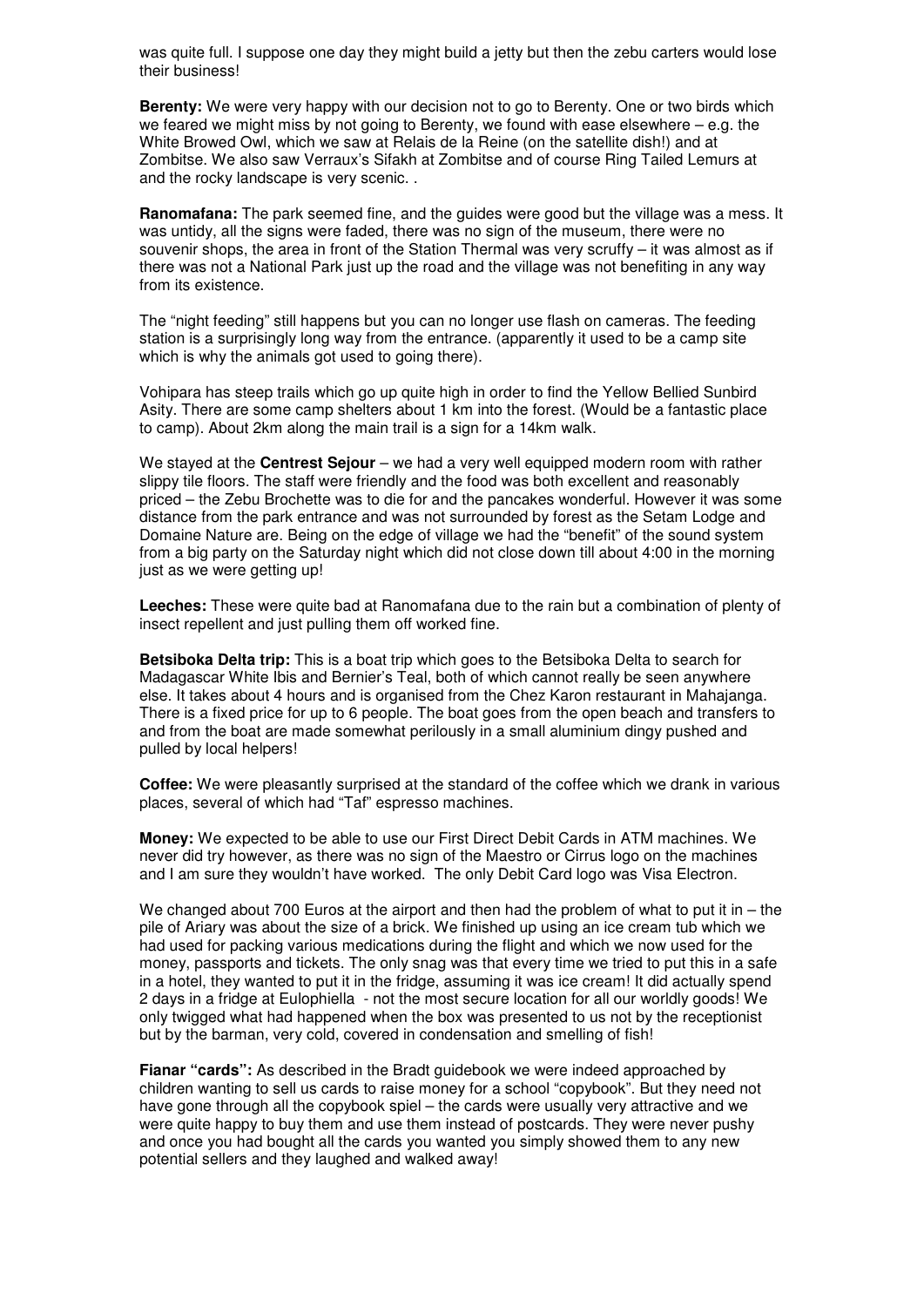#### **BIRD LIST**

LITTLE GREBE tachybaptus ruficollis MADAGASCAR LITTLE GREBE tachybaptus pelzelnii RED TAILED TROPICBIRD phaethon rubricauda LONG TAILED CORMORANT halietor africanus SOUACCO HERON ardeola ralloides MADAGASCAR POND HERON ardeola idea CATTLE EGRET bubulcus ibis GREEN BACKED HERON butorides striatus BLACK EGRET egretta ardesiaca GREAT EGRET egretta alba PURPLE HERON ardea purpurea GREY HERON ardea cinerea MADAGASCAR HERON ardea humbloti DIMORPHIC EGRET egretta dimorpha HAMMERKOP scopus umbretta AFRICAN OPENBILL STORK anastomous lamelligerus GLOSSY IBIS plegadis falcinellus MADAGASCAR CRESTED IBIS lophotibis cristata MADAGASCAR WHITE IBIS threskiornis bernieri GREATER FLAMINGO phoenicopterus ruber WHITE FACED WHISTLING DUCK dendrocygna viduata RED BILLED TEAL anas erythrorhyncos HOTTENTOT TEAL anas hottentota MADAGASCAR FISH EAGLE haliaeetus vociferoides MADAGASCAR HARRIER HAWK polyboroides radiatus HENST'S GOSHAWK accipiter henstii FRANCES'S SPARROWHAWK accipiter francesii MADAGASCAR BUZZARD buteo brachypterus REUNION HARRIER circus macrosceles YELLOW BILLED KITE milvus milvus aegyptius MADAGASCAR KESTREL falco newtoni SOOTY FALCON falco concolor MADAGASCAR PARTRIDGE margaroperdix madagascarensis HARLEQUIN QUAIL coturnix delegorguei HELMETED GUINEAFOWL numida meleagris WHITE BREASTED MESITE mesitornus variegata SUB DESERT MESITE monias benchi MADAGASCAR BUTTONQUAIL turnix nigricollis MADAGASCAR WOOD RAIL canirallus kioloides MADAGASCAR RAIL rallus madagascariensis MADAGASCAR FLUFFTAIL sarothrura insularis MOORHEN gallinula chloropus WHITE THROATED RAIL dryolimnas cuvieri MADAGASCAR JACANA actophilornis albinucha PAINTED SNIPE **rostratula** benghalensis BLACK WINGED STILT himantopus himantopus himantopus MADAGASCAR PRATINCOLE glareola ocularis GREY PLOVER pluvialis squatarola RINGED PLOVER charadrius hiaticula MADAGASCAR PLOVER charadrius thoracicus KITTLITZ'S PLOVER charadrius pecuaris THREE BANDED PLOVER charadrius tricollaris WHITE FRONTED PLOVER charadrius marginatus GREATER SAND PLOVER charadrius leschenaultii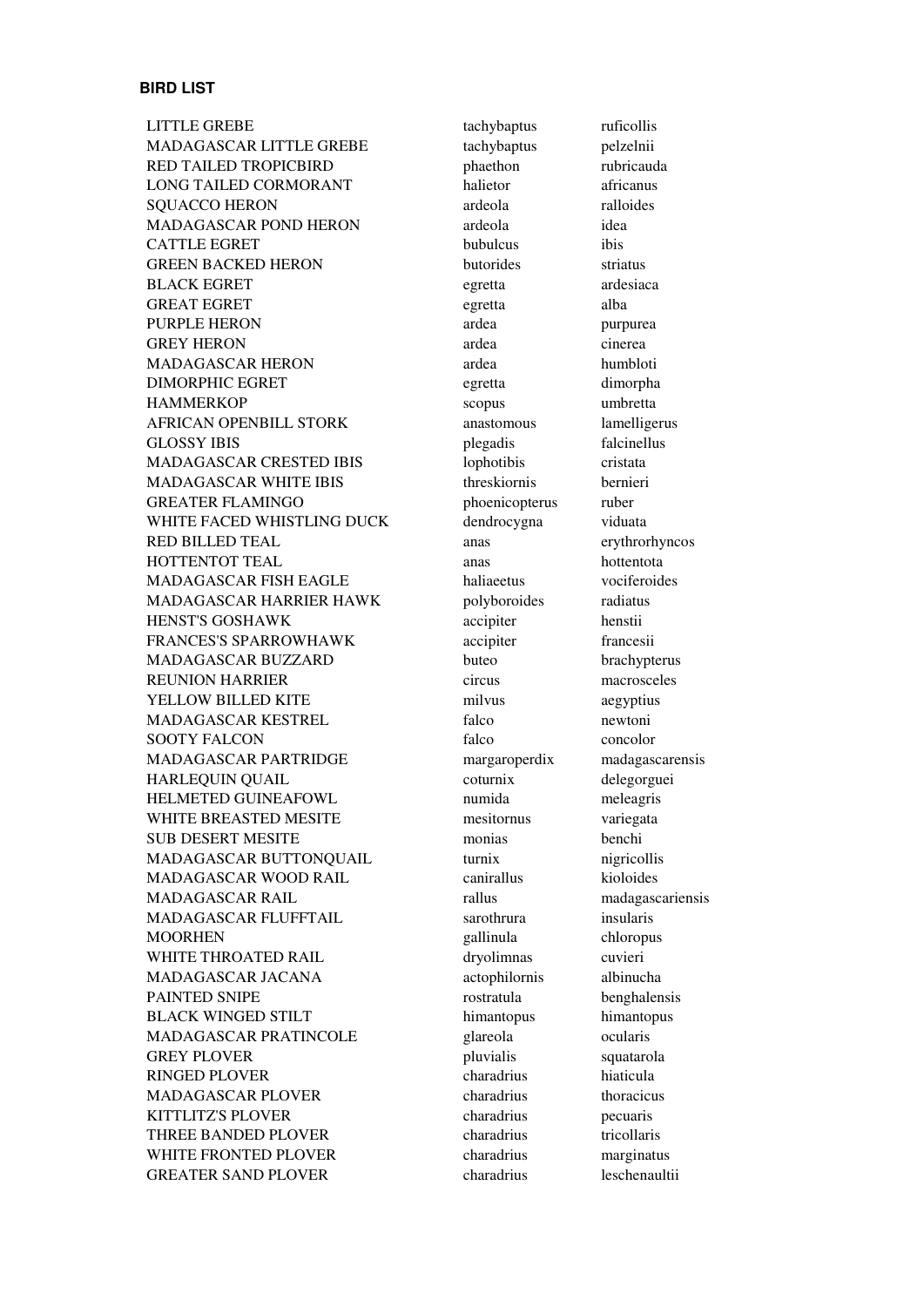WHIMBREL numerius phaeopus GREENSHANK tringa nebularia WOOD SANDPIPER tringa glareola TEREK SANDPIPER xenus cinereus COMMON SANDPIPER actitis hypoleucus TURNSTONE arenaria interpres SANDERLING calidris alba LITTLE STINT calidris minuta CURLEW SANDPIPER calidris ferruginea WHISKERED TERN chlidonias hybrida CRESTED TERN thalasseus bergii MADAGASCAR SANDGROUSE pterocles personatus MADAGASCAR TURTLE DOVE streptopelia picturata NAMAQUA DOVE oena capensis MADAGASCAR GREEN PIGEON treron australis MADAGASCAR BLUE PIGEON alectroenas madagascariensis GREATER VASA PARROT coracopsis vasa LESSER VASA PARROT coracopsis nigra GREY HEADED LOVEBIRD agapornis canus GIANT COUA coua expansion coust of the country of the country of the country of the country of the country of the country of the country of the country of the country of the country of the country of the country of the cou COQUEREL'S COUA coua coquereli RED FRONTED COUA coua reynaudii RUNNING COUA coua cursos RED CAPPED COUA coua ruficeps CRESTED COUA coua couse cristata VERREAUX'S COUA coua verreauxii BLUE COUA coua caerulea MADAGASCAR COUCAL centropus toulou GREEN CAPPED COUA coua couse contract obviolences MADAGASCAR CUCKOO cuculus rochii BARN OWL tyto alba MADAGASCAR SCOPS OWL otus rutilus WHITE BROWED OWL ninox superciliaris TOROTOROKA SCOPS OWL otus madagascariensis MADAGASCAR NIGHTJAR caprimulgus madagascariensis COLLARED NIGHTJAR caprimulgus enarratus MADAGASCAR SPINETAILED SWIFT zoonavena grandidieri AFRICAN PALM SWIFT cypsiurus parvus ALPINE SWIFT apus melba MADAGASCAR BLACK SWIFT apus balstoni MADAGASCAR PYGMY KINGFISHER ispidina madagascariensis MALAGASY KINGFISHER alcedo vintsioides MADAGASCAR BEE EATER merops superciliosus BROAD BILLED ROLLER eurystomus glaucurus SHORT LEGGED GROUND ROLLER brachypteracias leptosomus SCALY GROUND ROLLER brachypteracias squamigera PITTA LIKE GROUND ROLLER atelornis pittoides RUFOUS HEADED GROUND ROLLER atelornis crossleyii LONG TAILED GROUND ROLLER uratelornis chimaera CUCKOO ROLLER leptosomus discolor MADAGASCAR HOOPOE upupa marginata VELVET ASITY philepitta castanea SHLEGELS ASITY philepitta shlegeli YELLOW BELLIED SUNBIRD ASITY neodrepanis hypoxanthus MADAGASCAR BUSH LARK mirafra hova PLAIN MARTIN riparia paludicola MASCARENE MARTIN phedina borbonica MADAGASCAR WAGTAIL motacilla flaviventris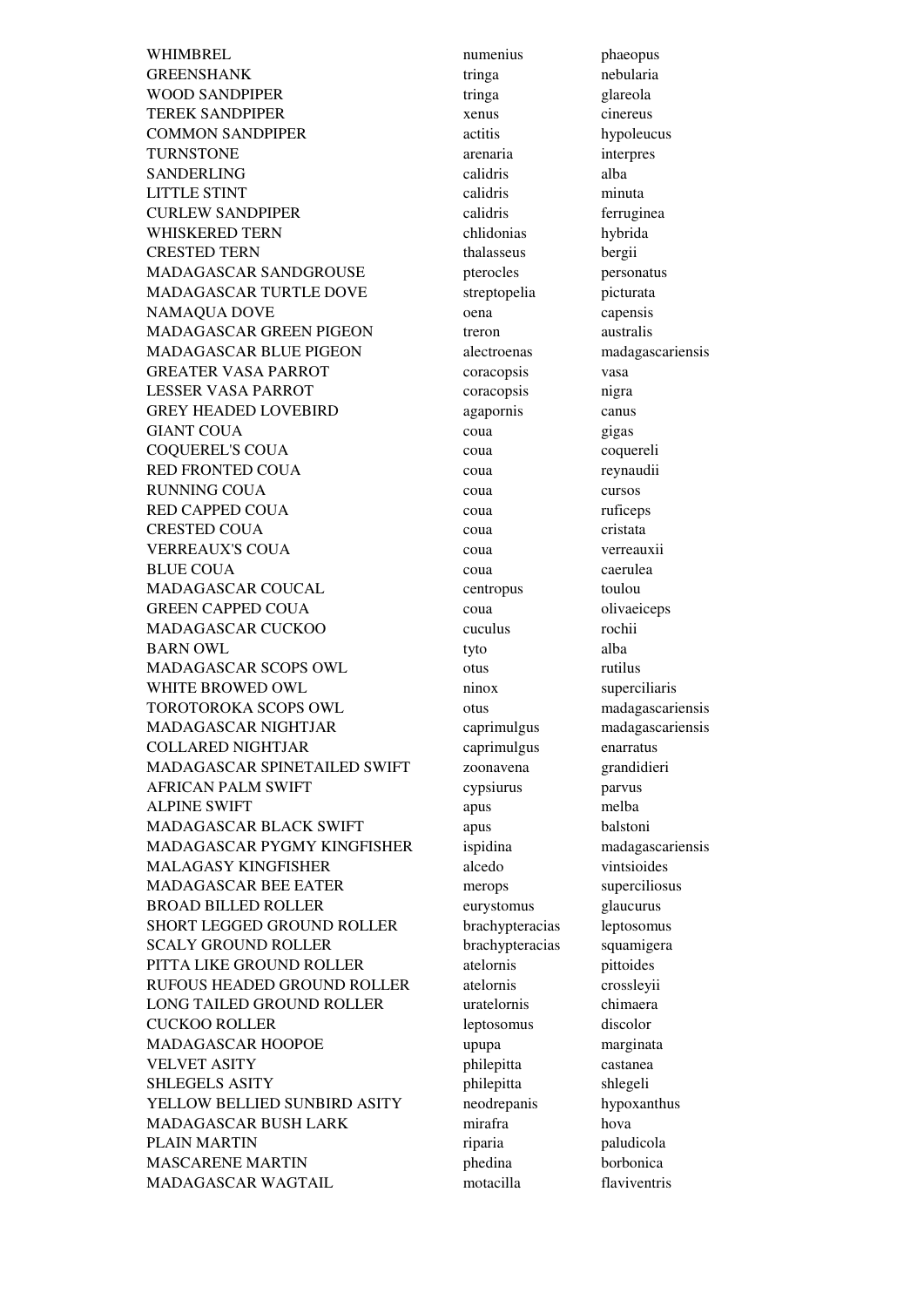MADAGASCAR CUCKOO SHRIKE coracina cinerea LONG BILLED GREENBUL phyllastrephus madagascariensis SPECTACLED GREENBUL phyllastrephus zosterops APPERT'S GREENBUL phyllastrephus apperti MADAGASCAR BLACK BULBUL hypsipetes madagascariensis TYLAS VANGA tylas tylas edwardi GREY CROWNED GREENBUL phyllostrephus cinereiceps RED TAILED VANGA calicalicus madagascariensis RUFOUS VANGA schetba rufa HOOK BILLED VANGA vanga curvirostris LAFRESNAYE'S VANGA zenopirostris zenopirostris VAN DAM'S VANGA xenopirostris damii POLLEN'S VANGA xenopirostris polleni SICKLE BILLED VANGA falculea palliata WHITE HEADED VANGA artamella viridis CHABERT'S VANGA leptopterus chabert BLUE VANGA leptopterus madagascarinus RED SHOULDERED VANGA calicalicus rufocarpalis NUTHATCH VANGA hypositta corallirostris MADAGASCAR MAGPIE ROBIN copysychus albospecularis LITTORAL ROCK THRUSH pseudocossyphus imerinus BENSON'S ROCK THRUSH pseudocossyphus bensoni FOREST ROCK THRUSH pseudocossyphus sharpei AFRICAN STONECHAT saxicola torquata COMMON JERY neomixis tenella GREEN JERY **neomixis** viridis STRIPE THROATED JERY neomixis striatigula WHITE THROATED OXYLABES oxylabes madagascariensis YELLOW BROWED OXYLABES crossleyia xanthophrys CROSSLEYS BABBLER mystacornis crossleyi MADAGASCAR SWAMP WARBLER acrocephalus newtoni MADAGASCAR BRUSH WARBLER nesillas typica THAMNORNIS WARBLER thamnornis chloropectoides MADAGASCAR CISTICOLA cisticola cherinus BROWN EMUTAIL dromaeocercus brunneus GREY EMUTAIL dromaeocercus seebohmi RANDS WARBLER randia pseudozosterops CRYPTIC WARBLER cryptosilvicola randriansoloi SUB DESERT BRUSH WARBLER nesillas lantzii DARK NEWTONIA newtonia amphichroa COMMON NEWTONIA newtonia brunneicauda ARCHBOLD'S NEWTONIA newtonia archboldi WARD'S FLYCATCHER pseudobias wardi MADAGASCAR PARADISE FLYCATCHER terpsiphone mutata SOUIMANGA SUNBIRD nectarinia souimanga LONG BILLED GREEN SUNBIRD nectarinia notata MADAGASCAR WHITE-EYE zosterops maderaspatana MADAGASCAR MUNIA lonchura nana NELICOURVI WEAVER ploceus ploceus nelicourvi MADAGASCAR FODY foudia madagascariensis MADAGASCAR FOREST FODY foudia omissa SAKALAVA WEAVER foudia sakalava MADAGASCAR STARLING saroglossa aurata COMMON MYNA acridotheres tristis CRESTED DRONGO dicrurus forficatus PIED CROW alba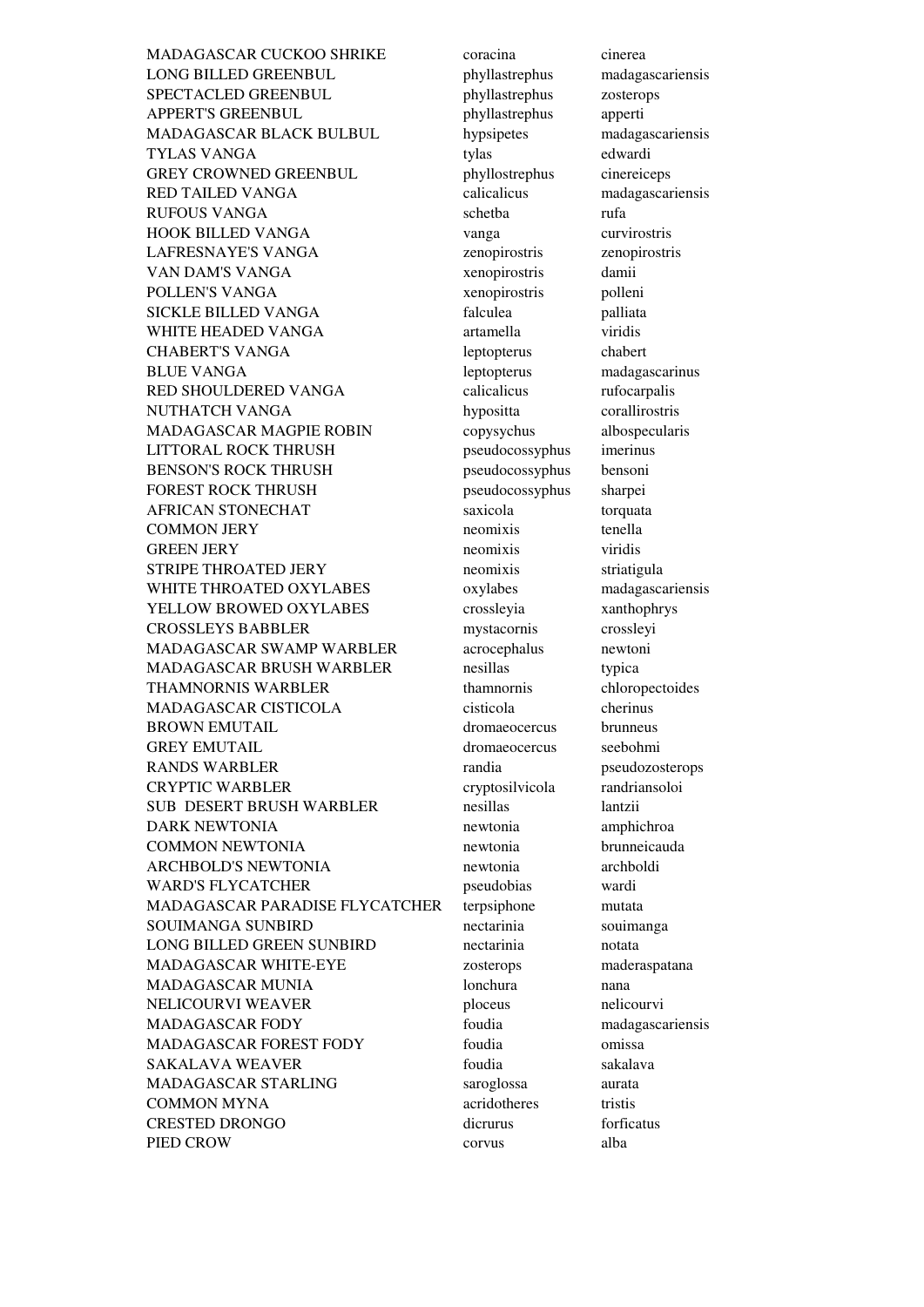#### **PREPARATION NOTES – KEY BIRDS AT EACH SITE**

#### Zombitse

Appert`s Greenbul Giant Coua Madagascar Sandgrouse Madagascar Partridge (and Isalo area) Benson's Rock Thrush (Isalo area) Coquerel's Coua Green capped Coua Lesser Vasa Parrot Madagascar Hoopoe Thamnornis Warbler Common Newtonia Common Jery Long-billed Green Sunbird Souimanga Sunbird Sakalava Weaver

## Perinet (Analamazaotra/Andasibe) itself Red-fronted Coua Rand`s Warbler Coral-billed Nuthatch Vanga

Tylas Vanga Madagascar Wood-rail Madagascar Flufftail Collared Nightjar Madagascar Sparrowhawk Madagascar Long-eared Owl Madagascar Brush Warbler Rand's Warbler Dark Newtonia Green Jery

### Mantadia National Park:

Pitta-like Ground Roller Short Legged Ground Roller Scaly Ground Roller Rufous Headed Ground Roller Crossley`s Babbler White-throated Oxylabes Yellow-browed Oxylabes Velvet Asity Common Sunbird Asity Yellow Belied Sunbird Asity Forest Rock-thrush Brown Emutail Helmet Vanga is now known to occur there too.

# Torotorofotsy and Ampasipotsy:

Meller`s Duck Madagascar Snipe Madagascar Rail White Throated Rail Grey Emutail Madagascar Swamp Warbler Slender-billed Flufftail

# Ranomafana National Park

Brown Mesite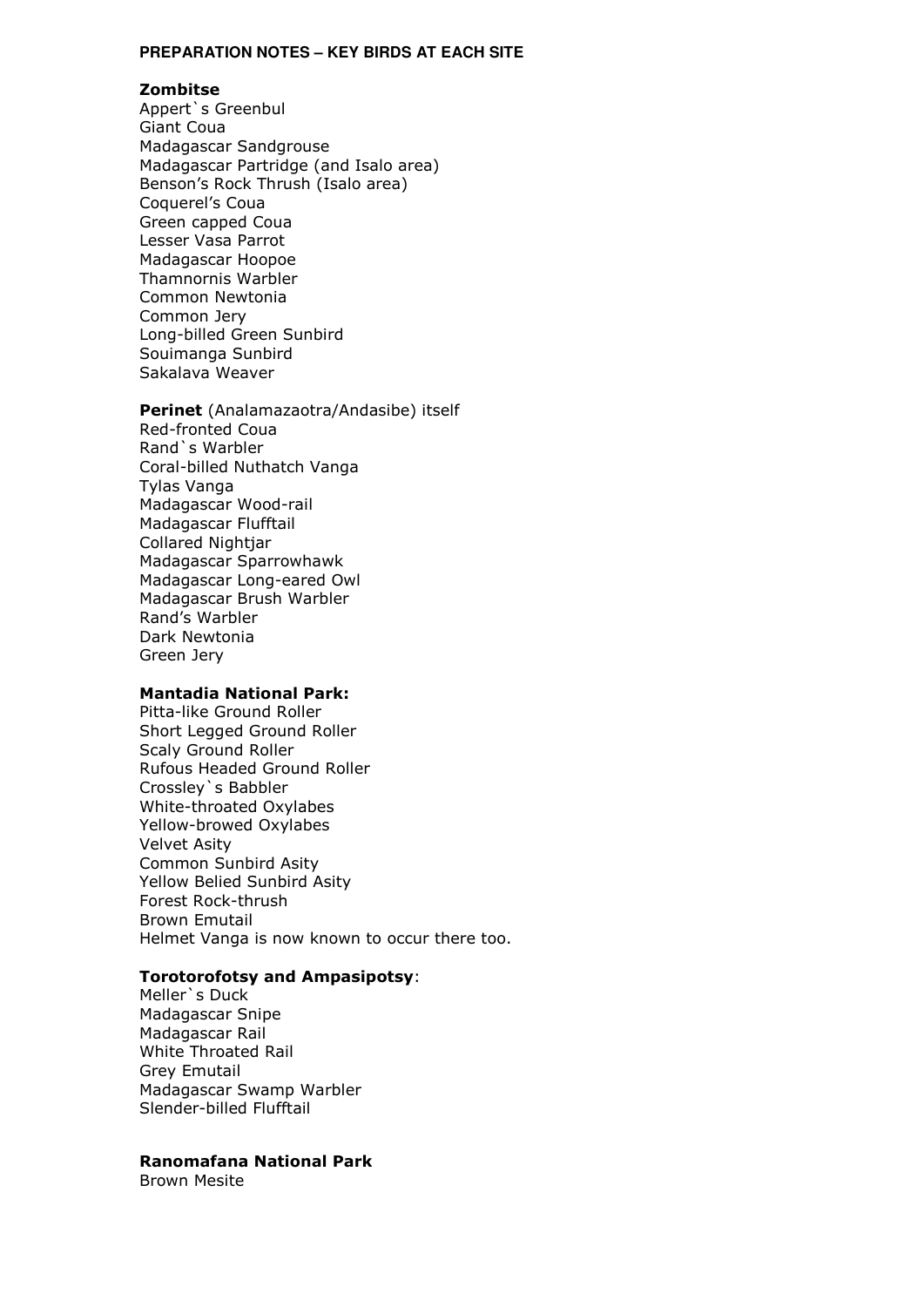Henst`s Goshawk Madagascar Long-eared Owl Madagascar Wood Rail Pitta-like Ground Roller Short Legged Ground Roller Scaly Ground Roller Rufous Headed Ground Roller Velvet Asity Common Sunbird Asity Crossley`s Babbler White-throated Oxylabes Yellow-browed Oxylabes Grey-crowned Greenbul Forest Rock-thrush Pollen`s Vanga Tylas Vanga Madagascar Brush Warbler Rand's Warbler Dark Newtonia Green Jery Wedge Tailed Jery

# *Up on the high ridges*

Yellow-bellied Sunbird Asity Brown Emutail Cryptic Warbler

#### *Vohiparara marsh*

Madagascar Rail Madagascar Flufftail Grey Emutail Slender-billed Flufftail Madagascar Snipe

# Spiny Bush - Ifaty Beach

Sub-Desert Mesite Long-tailed Ground-roller LaFresnaye`s Vanga Archbold`s Newtonia Running Coua Green Capped Coua Sub-desert Brush-warbler Banded Kestrel White-browed Hawk Owl Madagascar Nightjar Madagascar Buttonquail Madagascar Hoopoe Thamnornis Sickle Billed Vanga

# Spiny Bush - St Augustin Bay/La Table

Verreaux` Coua Littoral Rock-thrush Red-shouldered Vanga Madagascar Plover Madagascar Sandgrouse

# Tropical Dry Deciduous Forest - Ampijoroa Forest Station

White-breasted Mesite Coquerel`s Coua Red-capped Coua Van Dam`s Vanga